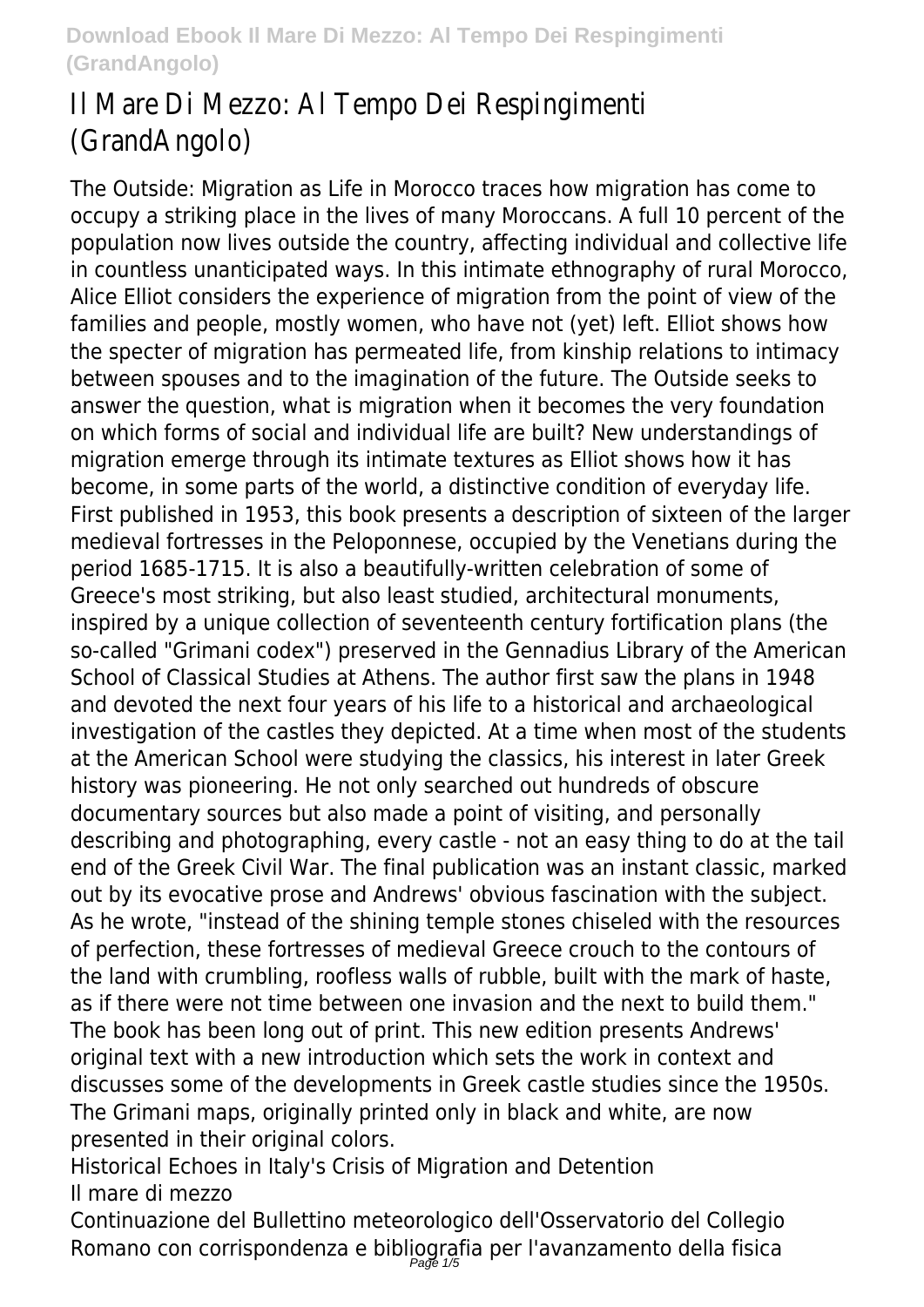#### terrestre

Castles of the Morea Al tempo dei respingimenti

Una coraggiosa esplorazione sulle due sponde del Mare Mediterraneo lungo le rotte dei viaggiatori di ieri e di oggi, di donne, uomini e non di rado bambini che cercano un futuro e trovano una barriera di acciaio e pregiudizio, alla mercè di mercanti di esseri umani, feroci carcerieri e crudeli accordi internazionali, come quello tra Italia e Libia. Il nuovo libro del fondatore di Fortress Europe, autore di "Mamadou va a morire" Sant' Agostino era africano. Oggi che ne sarebbe di lui? Forse respinto in Libia. Oppure disperso in mare. Magari rinchiuso in un centro di espulsione... Tre anni di inchieste, un viaggio tra memoria e attualità che vi farà trattenere il fiato dalla prima all'ultima pagina. Una raccolta di testimonianze e storie che fanno la storia. La nostra storia. E quella di un Mediterraneo sempre più blindato dalla paura dell' altro. Gabriele Del Grande – espulso dalla Tunisia e nella lista nera dei servizi segreti locali – si mette sulle tracce dei somali e degli eritrei respinti in Libia, facendo luce sul più misterioso naufragio mai verificatosi sulla rotta per l'Italia. La rete di informatori dell' Autore si allarga dalla costa meridionale del Mediterraneo all'Italia e ai centri di espulsione. Ne nascono inchieste su truffe e pestaggi. E parecchi guai. Ma – come insegnano i pescatori di Mazara – non ci si può girare dall'altra parte. E il viaggio alla ricerca della verità continua, dal Nilo al Burkina Faso. A noi scrittori non restano che la parole per sovvertire la realtà. Io ho scelto le parole del mio amato Mediterraneo, il Mare di Mezzo. Ho scelto le storie dei padri di Annaba e quelle dei padrini di Tunisi. Le storie delle diaspore di due ex colonie italiane come l'Eritrea e la Somalia negli anni dei respingimenti in Libia e quelle dei pescatori del Canale di Sicilia. Le storie degli italianitravirgolette che l'Italia manda via e quelle delle tante Italie nate senza fare rumore AilatiditaliA, nelle campagne marocchine, sul delta del Nilo e nei villaggi del Burkina Faso. Con il patrocinio di Amnesty International, Asgi, Cric. 907.60

Della corrente litorale, del costante livello de'mari (in risposta al ... professore A. Zendrini), della genesi delle rocce granitiche. Memorie tre. (La Ia e la IIa memoria sono estratte dalle Esercit. Agrarie dell'Accad. di Pesaro, etc.). The New Universal English and Italian Dictionary, Etc

La Povertà contenta, descritta, e dedicata a'ricchi non mai contenti I Frammenti di P. Ovidio Nasonis [containing the "Ibis," the "De Medicamine Faciei" and the "Halieuticon"], tradotti dal Signor Abate P. Salandri. F.P. La Famiglia Stone E Il Papiro Dei Desideri

This dictionary assembles 3,246 English proverbs and thousands of equivalents in five national Romance languages: French, Italian, Spanish, Portuguese and Romanian. The Dictionary is a very useful reference tool for scholars of these languages, for researchers working in various associated fields such as linguistics, literature, folklore, anthropology, psychology, sociology, history, and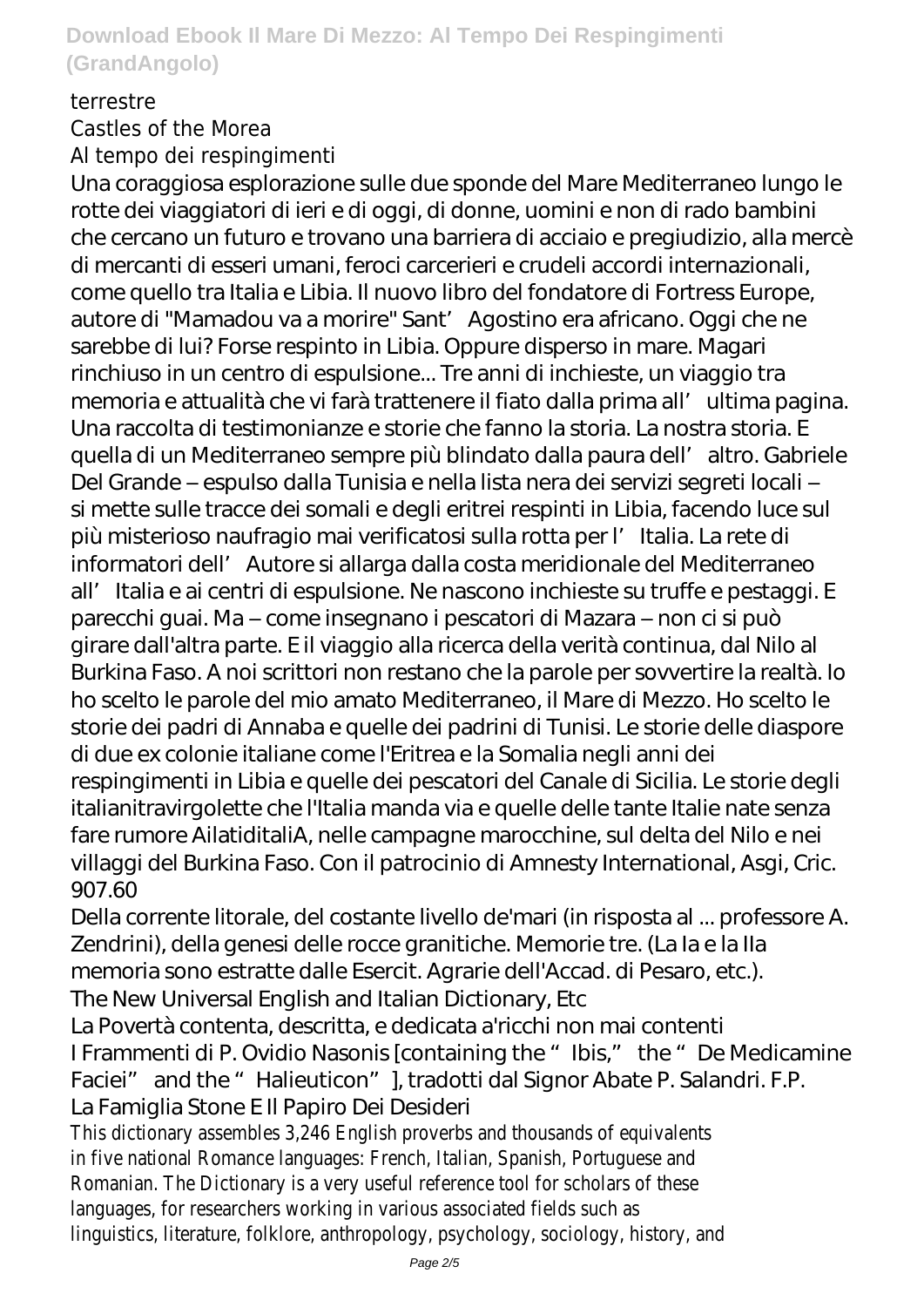for workers in newer areas such as advertising and contemporary media. The Dictionary is also of benefit to diplomats and politicians who try to improve their communication by sharing ideas formulated in some common meaningful expressions; it will assist interpreters and translators, and teachers and students for whom it is important to understand not only what the target culture expresses in the same way as their own, but also what is formulated in a different way. Finally, the Dictionary will be of great interest to non-professionals who, for the sheer enjoyment of it, wish to savour the wisdom, wit, poetry and the colourful language of proverbs.

Europe's boundaries have mainly been shaped by cultural, religious, and political conceptions rather than by geography. This volume of bilingual essays from renowned European scholars outlines the transformation of Europe's boundaries from the fall of the ancient world to the age of decolonization, or the end of the explicit endeavor to "Europeanize" the world. From the decline of the Roman Empire to the polycentrism of today's world, the essays span such aspects as the confrontation of Christian Europe with Islam and the changing role of the Mediterranean from "mare nostrum" to a frontier between nations. Scandinavia, eastern Europe and the Atlantic are also analyzed as boundaries in the context of exploration, migratory movements, cultural exchanges, and war. The Boundaries of Europe, edited by Pietro Rossi, is the first installment in the ALLEA book series Discourses on Intellectual Europe, which seeks to explore the question of an intrinsic or quintessential European identity in light of the rising skepticism towards Europe as an integrated cultural and intellectual region.

The Boundaries of Europe

Risultati di studi ... sul porto di Livorno ... Appendice seconda. Estratto dal

Giornale arcadico, etc. [With a plan of Dover Harbour.]

Sopra la questione italiana. Studj

La Sacra Bibbia, ossia l'Antico e il Nuovo Testamento. Tradotti da Giovanni Diodati

Concise Dictionary of European Proverbs

*Italy's current crisis of Mediterranean migration and detention has its roots in early twentieth century imperial ambitions. Empire's Mobius Strip investigates how mobile populations were perceived to be major threats to Italian colonization, and how the state's historical mechanisms of control have resurfaced, with greater force, in today's refugee crisis. What is at stake in Empire's Mobius Strip is a deeper understanding of the forces driving those who move by choice and those who are moved. Stephanie Malia Hom focuses on Libya, considered Italy's most valuable colony, both politically and economically. Often perceived as the least of the great powers, Italian imperialism has been framed as something of "colonialism lite." But Italian colonizers carried out genocide between 1929–33, targeting nomadic Bedouin and marching almost 100,000 of them across the desert, incarcerating them in camps where more than half who entered died, simply because the Italians considered their way of life suspect. There are uncanny echoes with the situation of the Roma and migrants today. Hom explores three sites, in novella-like essays, where Italy's colonial past touches down in the present: the island, the camp, and the village. Empire's Mobius Strip brings into relief Italy's shifting*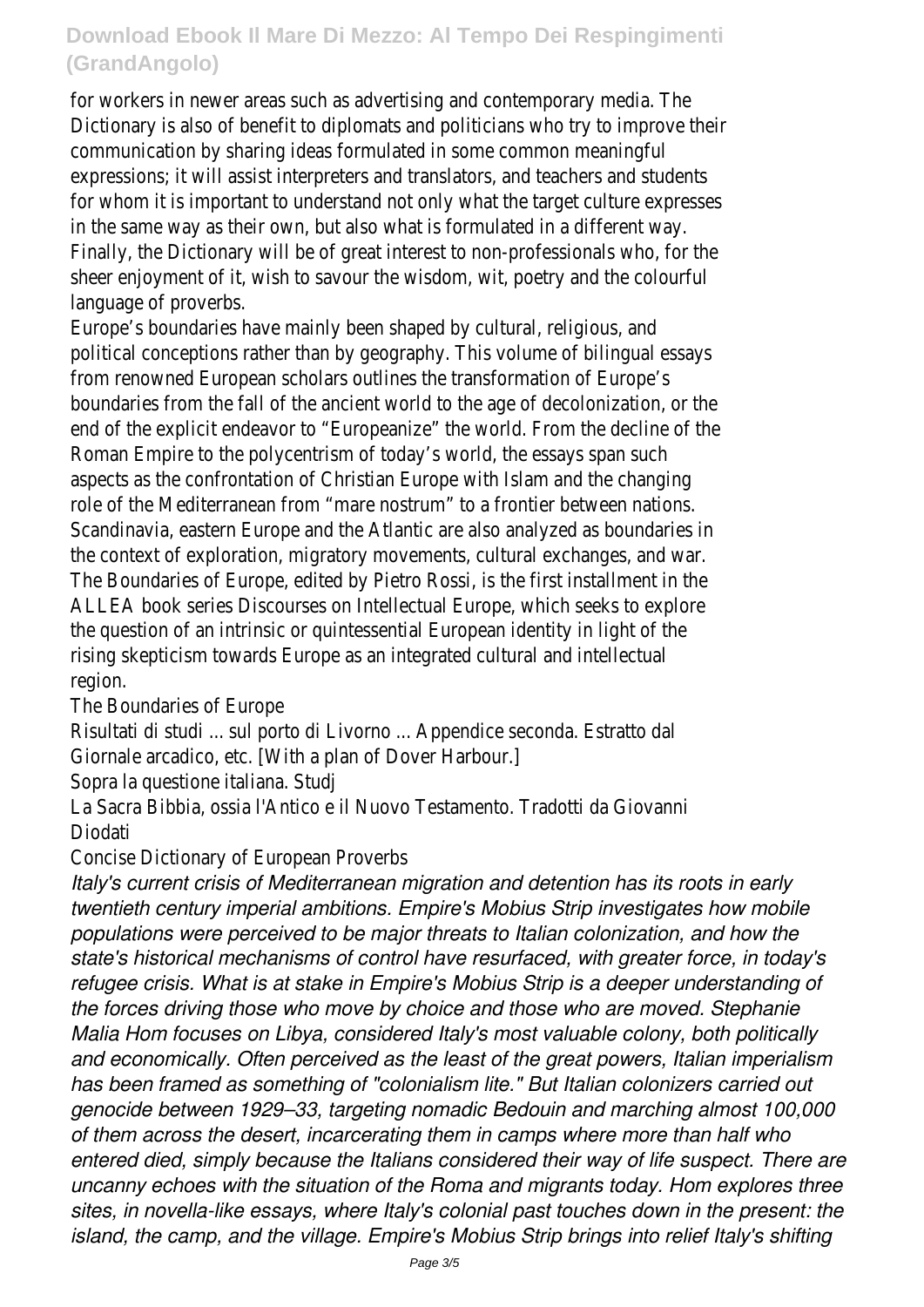*constellations of mobility and empire, giving them space to surface, submerge, stretch out across time, and fold back on themselves like a Mobius strip. It deftly shows that mobility forges lasting connections between colonial imperialism and neoliberal empire, establishing Italy as a key site for the study of imperial formations in Europe and the Mediterranean.*

*Maurizio Albahari investigates why the Mediterranean Sea is the world's deadliest border, and what could improve this state of affairs. He also examines the dismal conditions of migrants in transit and the institutional framework in which they move or are physically confined. Drawing on his intimate knowledge of places, people and European politics, he supplements fieldwork in coastal southern Italy and neighbouring Mediterranean locales with a meticulous documentary investigation, transforming abstract statistics into names and narratives that place the responsibility for the Mediterranean migration crisis in the very heart of liberal democracy. Compendio di geografia descrittiva e statistica proposto alle scuole ginnasiali e tecniche*

*Giornale illustrato dei viaggi e delle avventure di terra e di mare*

*Delle memorie historiche della città di Catania spiegate in tre volumi da D. Pietro Carrera. Volume primo, nel quale ... si discorre dell'antica origine, e sito di essa ...&avvenimenti insino al tempo di Christo ... compresi. Vi si aggiungono ancora l'Epistole di Diodoro con le annotationi del medesimo Don Pietro, etc. (Volume secondo, nel quale si discorre della vita, traslatione miracoli,&altre pertinenze della gloriosa Sant'Agatha a cui perfine s'intesse una variata ghirlanda di poetici fiori.) vol. 1, 2. MS. notes*

#### *The Concise Dictionary of Foreign Quotations*

*L'Huomo deficato. Historia panegirica del miracoloso S. Antonio da Padoua* UN SUCCESSO DEL PASSAPAROLA Sembrava una domenica di luglio radiosa come poche a Brent, una remota isola vulcanica circondata da un mare freddo e ostile. Invece, gradualmente, una densa coltre di nubi ha coperto il cielo e, all'improvviso, è scoppiato un acquazzone. Harold e Mary Rose Grapes sono barricati nella loro villetta gialla, a picco sulla scogliera. Sei mesi prima, hanno ricevuto un'ingiunzione di sfratto: quella casetta sulla falesia, in cui la coppia di pensionati ha vissuto per trentacinque anni, non è sicura e va abbattuta. L'indomani devono lasciarla e trasferirsi in una casa di riposo. Gli scatoloni non bastano a contenere i ricordi: quella casa è tutto ciò che li lega alla memoria del figlio, perso troppo presto, e ai sogni di gioventù cui hanno da tempo rinunciato, in favore di una vita tanto rassicurante quanto noiosa. Ma ecco che, durante la notte, avviene un fatto straordinario. Un fulmine colpisce la scogliera e crea profonde crepe nella roccia. E, con un tonfo, la casa scivola in mare. È così che i Grapes diventano due naufraghi a bordo di una casa galleggiante. È così che ha inizio il loro viaggio alla deriva in un mare irto di pericoli. Per sopravvivere dovranno affrontare insieme le avversità quotidiane, dire addio ai fantasmi del passato e dimenticare i vecchi rimorsi. Come i più grandi avventurieri, impareranno che non è mai troppo tardi per realizzare i propri sogni e che, a volte, è necessario perdersi per riuscire a ritrovarsi. This concise edition of the definitive 3-volume Dictionary of European Proverbs constitutes a fascinating collection of proverbs in 29 languages. The entries are arranged alphabetically according to the English equivalent, allowing the reader to identify